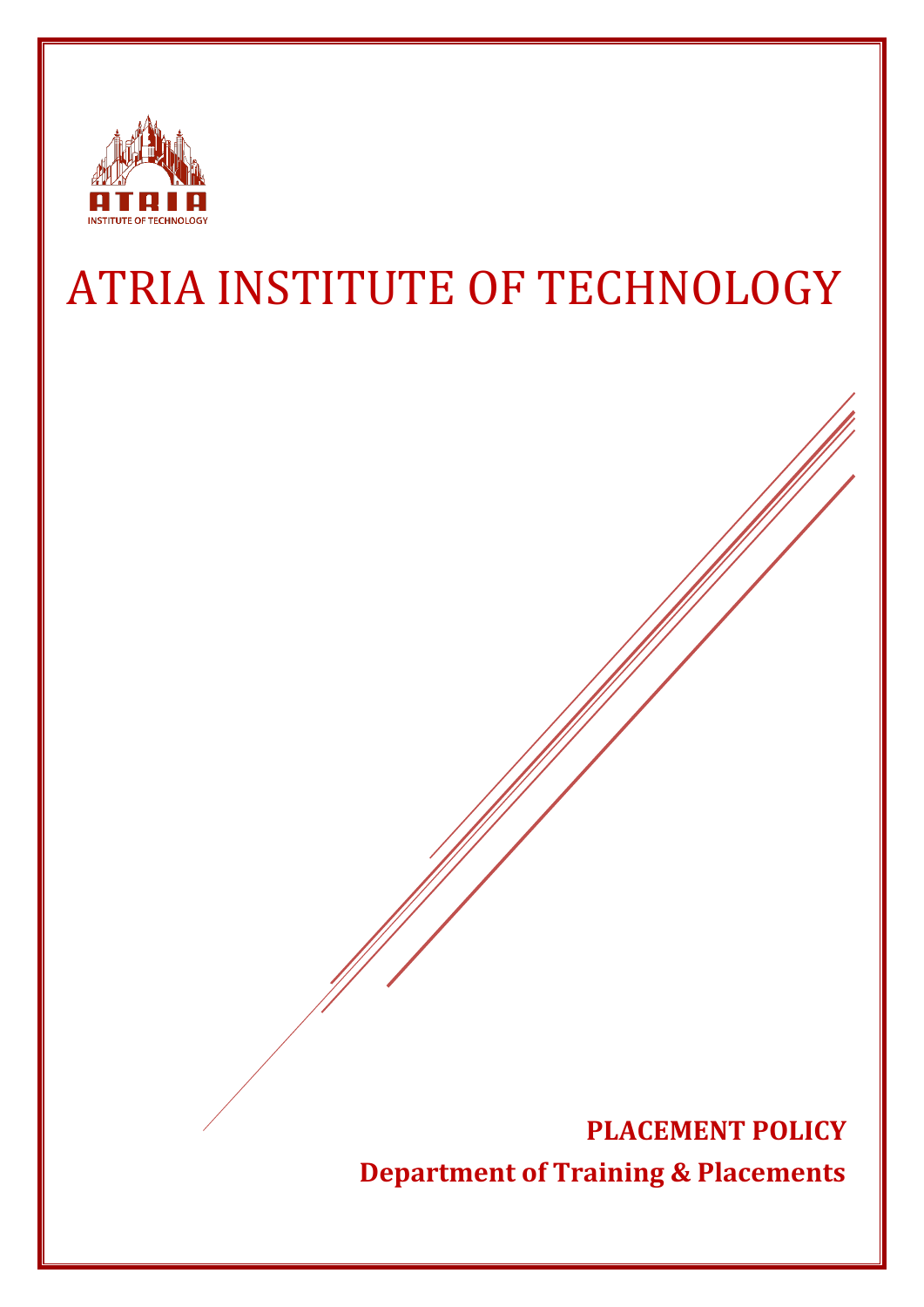# **PLACEMENT & PLACEMENT TRAINING POLICY**

**PREAMBLE:** It is impossible for any institution to predict the entire list of companies that would be visiting the campus or providing career opportunities. Given this inescapable reality, students are advised in their own interest to utilize opportunities that are close to their aspirations instead of waiting for a particular company which may not recruit during a particular year at all. Most importantly, students need to remember that their first job need not be their last. They need to look at a time horizon of five or more years and decide where they would like to see themselves. The first job is a mere stepping stone. Doing well in that job and creating value for the organization is the sure recipe for long-term success.

- 1. Students will receive multiple opportunities of their choice, but they are advised to make thoughtful decisions about appearing for companies. A student is expected to be well read and informed about the recruiter before making an attempt to participate in the recruiter's process. However, the number of opportunities will be recorded by the Placement Office to understand the success ratio of each student.
- 2. An opportunity is counted only when a student decides to go through the recruitment process. Merely attending a Pre-placement Talk will not be considered an opportunity. To gain insights into various companies and sectors, all students are encouraged to attend Pre-placement Talks (PPTs). However, if a student provides her or his name to participate in the selection process to the placement office or to the company and then wishes to withdraw for any reason, the attempt would still count as an opportunity. Students are advised to consider this caution before giving their names.
- 3. In cases where details regarding the recruiter, the profile and compensation on offer are shared in advance and students apply to the same, they will not be allowed to withdraw from the process.
- 4. At this point in time, multiple offers cannot be permitted. As a corollary, every student has to accept the first offer received and this cannot be changed under any circumstances. The offer can be in the form of a letter, e-mail, announcement by the recruiter, or written communication from the head of the division.
- 5. Students are expected to honour this policy in letter and spirit. Any student refusing an offer after going through the recruitment process would be considered as having been placed and no further facilitation would be extended to such a student. Once an offer is being made to the student, reasons such as location, working hours, bond to be executed, night shifts, parental objection, no relationship with basic degree, job / career fit, compensation or any other cannot be accepted as valid and will not be entertained as reasons for denial of the offer. It is the onus of the students to clarify and understand these points before they appear for or are part of the process.
- 6. Students who do not wish to avail placement facilitation are requested to indicate the same in writing to the division as soon as possible.
- 7. The Placement Office will not exercise any restriction or criterion in application of students to a particular recruiter. However, the decision and guidelines set by the recruiter for such issues will be deemed as final and will be relaxed only on the recruiter's discretion.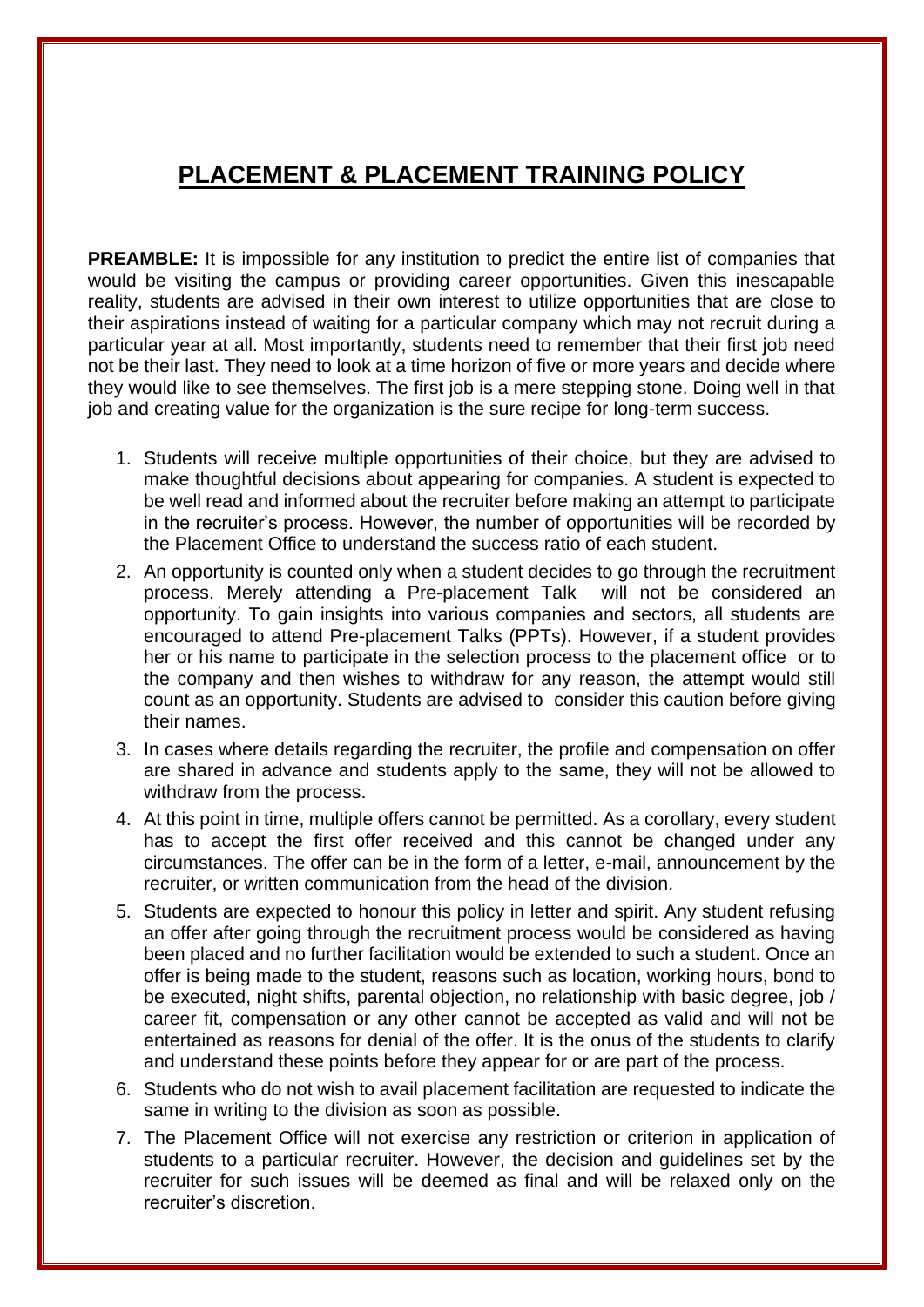- 8. Any aspect of the process not specifically outlined in this policy and that requires interpretation or judgment will be dealt with by the Placement Office and will be dealt in consultation with the chancellor / director and the recruiter if required.
- 9. A minimum academic eligibility in BE / MBA of 60%, classroom attendance of 75% and HRD training and not more than two backlogs are required for the student to be eligible for Placement process.
- 10.One dream job offer for the eligible students.

# **GUIDELINES FOR STUDENTS**:

Before the process:

- Attend the training / briefing sessions conducted by the faculty, industry experts or by the Placement Office without fail
- Research about the company
- Research about the industry and competitors
- Review your subject knowledge based on the profile
- Seek the help of faculty and / or friends, as required

#### **During the process:**

- Be formally dressed
- Carry yourself with poise and confidence
- Carry 3 copies of your CV (well-formatted, colour printed and on bond paper), it isappreciated that the CV be precise and does not exceed 2 pages
- Carry copies of your photograph (in formals with white background)
- Keep your cell-phones on silent mode throughout the process
- Knock the door and ask for permission to enter an interview room
- Do not sit till you are asked to (during the interview)
- Provide precise answers
- Give a firm handshake in case you greet the recruiter
- If you don't know an answer, say so; don't quess
- Thank the interviewer/s before leaving the room
- Do not leave the process premises unless you have been asked to or before the results are declared
- Keep your contact coordinates updated with the placement office and keep yourself available at all times during the placement period

### **IMPORTANT NOTE:**

It is absolutely imperative for students to display exemplary conduct at all times. This includes, but is not limited to, being punctual, being patient while waiting for their turn, adopting only fair practices, giving off their best, accepting the outcome with grace, and very importantly, to refrain from making any comments, suggestions, observations or criticisms about the institution, faculty, staff, fellow students, or recruiters.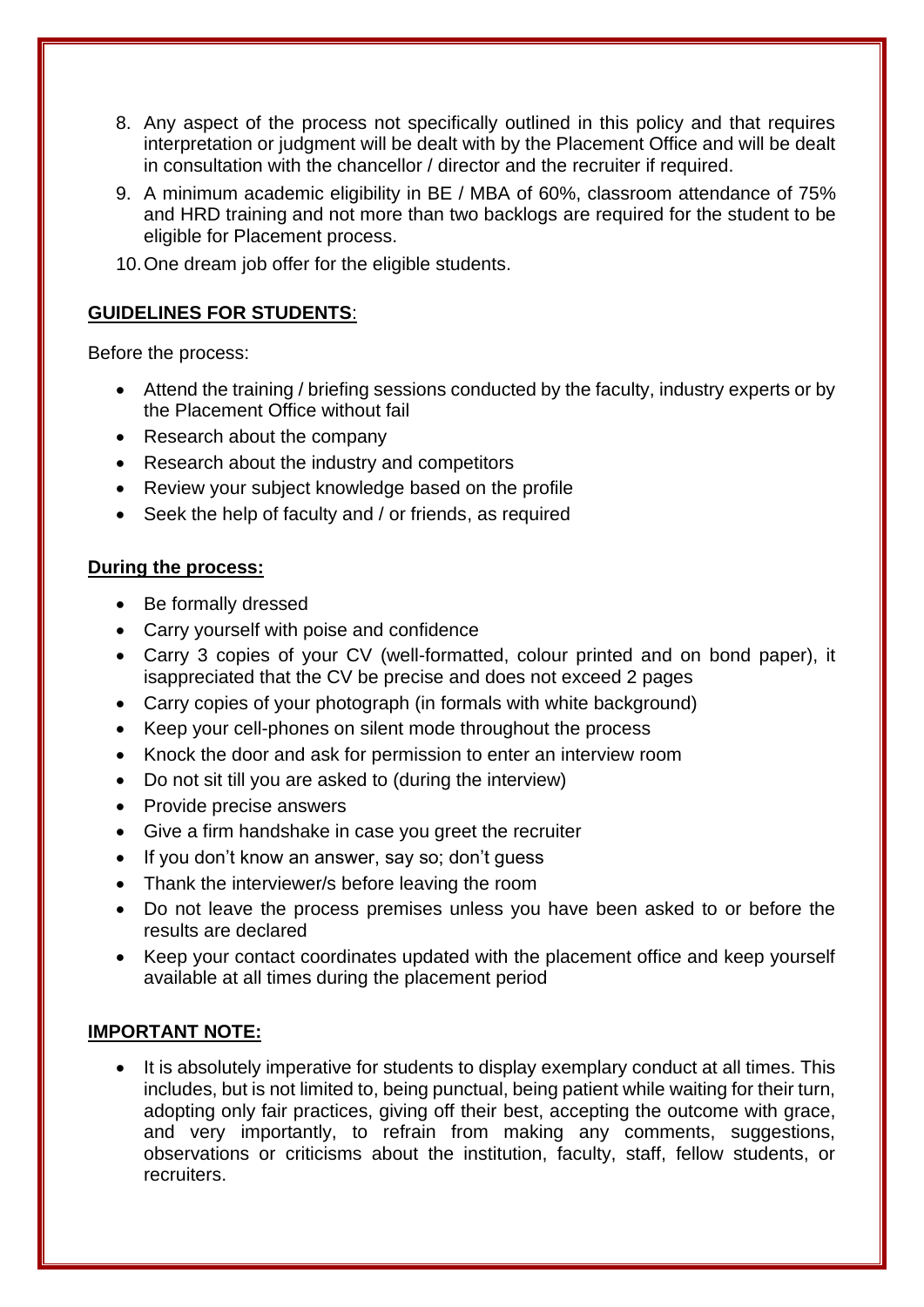• Any act on the part of any student that violates the above would be construed as misconduct and such a student, after due process, would be out of the facilitation and would not be allowed to appear for any other company.

After getting an offer:

- Follow up with the Placement Office to complete formalities
- If a medical test is required, get it done as soon as possible
- Provide a copy of the offer letter to the Placement Office

# **CHARGES for PLACEMENTS:**

- 1. After getting selected for FIRST company, every student has to remit **Rs.3000/** as Placement charges to the Atria Institute of Technogy's accounts department.
- 2. Second offer every student has to pay **Rs.5,000/-** immediately after getting selected
- 3. NO 3<sup>rd</sup> opportunity will be given to students (Max. 2 offers only)

On joining the Company:

- Work hard
- Be sincere
- Create value
- Have passion for your work

# **CODE OF CONDUCT:**

Refraining from the below mentioned code of conduct will be dealt with strict action / cancellation of student name from placements:

- Absence from training sessions
- Late applications to a recruitment drive
- Late arrival to the placement process
- Turning up without copies of resume (in mandatory formats) or required documents
- Inappropriately claiming any desired detail that might be found false during a background verification (BGV) by the recruiter (for eg. DOB, Academic Records, Experience Certificates etc.)
- Not dressing up properly (formal dress, shoes, etc.)
- Not showing up for the process after applying to a recruiter
- Lewd or unwanted remarks on people, fellow mates, faculty, institution, recruiter etc. during the process / in class / on websites
- Misconduct during the tenure of the entire course (exams, classes, hostels, internships, placements etc.)
- Leaving the placement premises before completion of process / announcement of results
- Refraining from acceptance of the offer letter at the end of the recruitment process